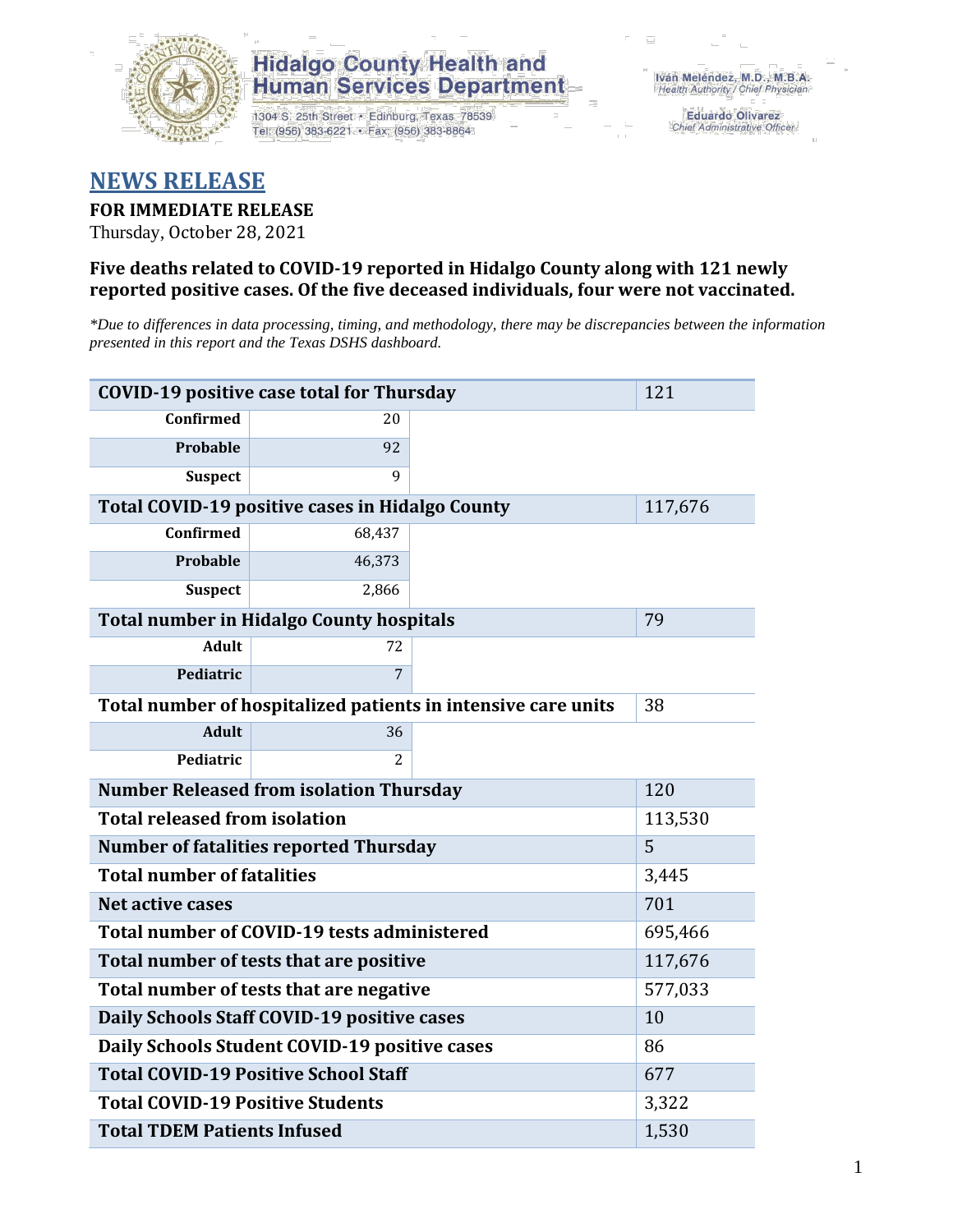

### **Hidalgo County Health and Human Services Department**

1304 S. 25th Street · Edinburg, Texas 78539 Tel: (956) 383-6221 · Fax: (956) 383-8864

Iván Meléndez, M.D., M.B.A. Health Authority / Chief Physician

> **Eduardo Olivarez** Chief Administrative Officer

*Hidalgo County uses the case status definition provided by the Texas Department of State Health Service's 2020 Epi Case Criteria Guide revised November 2020.*

- *1. Confirmed: A person who has tested positive through a molecular or PCR (oral or nasal swabs) test that looks for the presence of the virus's genetic material.*
- *2. Probable: A person who meets presumptive laboratory evidence through detection of COVID-19 by antigen test in a respiratory specimen.*
- *3. Suspect: A person who meets supported laboratory evidence through detection of specific antibodies in serum, plasma, whole body, and no prior history of being confirmed or probable case.*

*For more information of case status definition for COVID-19, please refer to:*

<https://www.dshs.state.tx.us/IDCU/investigation/epi-case-criteria-guide/2020-Epi-Case-Criteria-Guide.pdf>

|                         | <b>Age</b><br><b>Range</b> | <b>Gender</b> | <b>City</b> |  |  |
|-------------------------|----------------------------|---------------|-------------|--|--|
| $\mathbf{1}$            | 50s                        | Male          | Alamo       |  |  |
| $\overline{2}$          | $70+$                      | Male          | Edinburg    |  |  |
| $\overline{\mathbf{3}}$ | $70+$                      | Male          | Edinburg    |  |  |
| 4                       | 40s                        | Male          | Pharr       |  |  |
| 5                       | $70+$                      | Female        | San Juan    |  |  |

#### Case Breakdown by Age Group:

| <b>Age Range</b> | <b>Number of Cases</b> |
|------------------|------------------------|
| $0 - 11$         | 40                     |
| 12-19            | 20                     |
| 20s              | 13                     |
| 30 <sub>s</sub>  | 14                     |
| 40s              | 10                     |
| 50s              | 11                     |
| 60s              | 8                      |
| $70+$            | 5                      |
| Total:           | 121                    |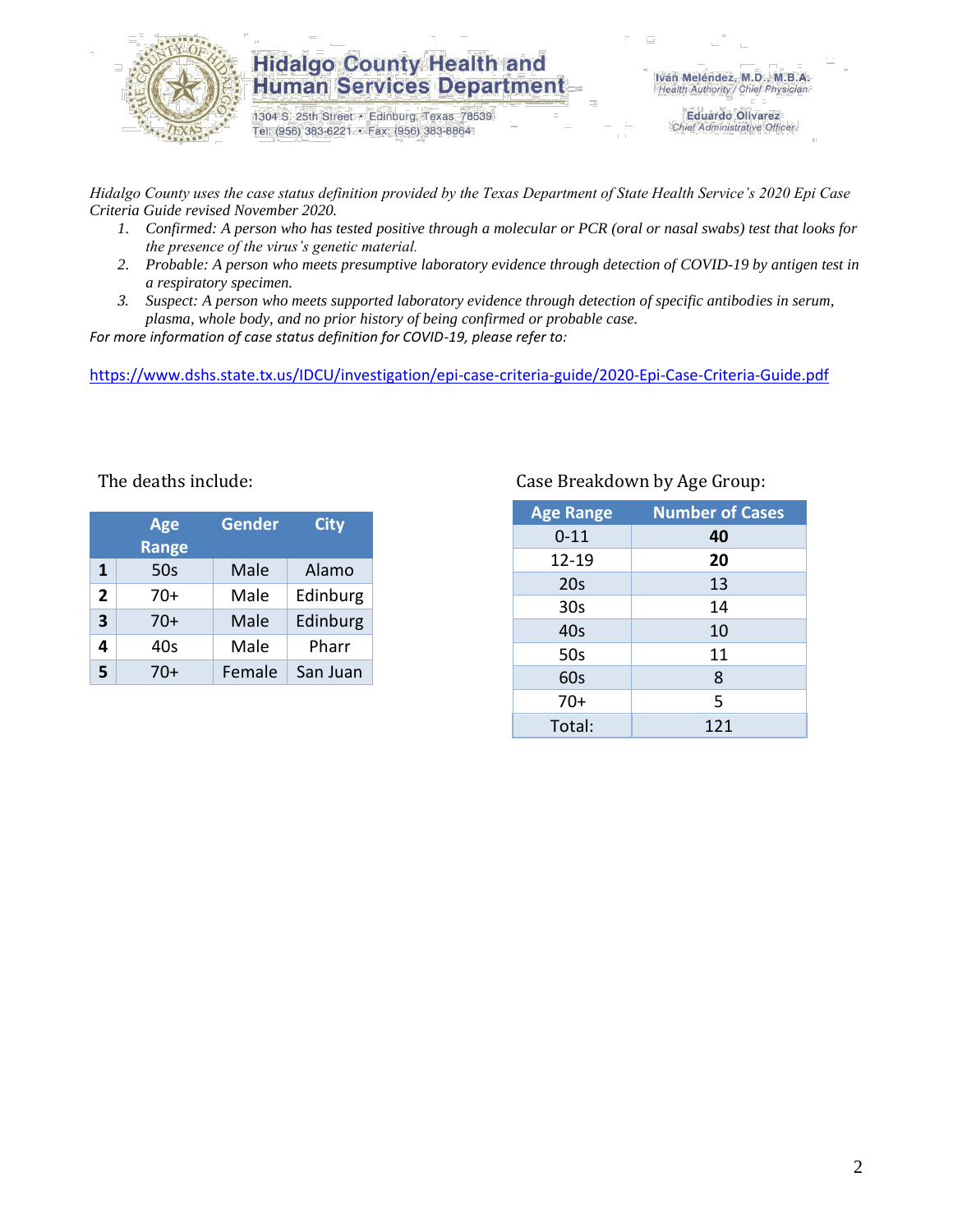

# **Hidalgo County Health and<br>Human Services Department**

1304 S. 25th Street • Edinburg, Texas 78539<br>Tel: (956) 383-6221 • Fax: (956) 383-8864

Iván Meléndez, M.D., M.B.A.<br>Health Authority / Chief Physician

Eduardo Olivarez<br>Chief Administrative Officer

## Thursday, October 28, 2021 positive cases include:

|                         | <b>Age Range</b> | <b>Gender</b> | <b>City</b> |    | <b>Age Range</b> | Gender                                                                                                     | <b>City</b> |
|-------------------------|------------------|---------------|-------------|----|------------------|------------------------------------------------------------------------------------------------------------|-------------|
| $\mathbf{1}$            | $0 - 19$         | F             | Alamo       | 62 | $0 - 19$         | M                                                                                                          | Mission     |
| $\mathbf{2}$            | $0 - 19$         | F             | Alamo       | 63 | $0 - 19$         | F                                                                                                          | Mission     |
| 3                       | $0 - 19$         | F             | Alamo       | 64 | $0 - 19$         | M                                                                                                          | Mission     |
| 4                       | $0 - 19$         | F             | Alamo       | 65 | $0 - 19$         | M                                                                                                          | Mission     |
| 5                       | $0 - 19$         | ${\sf M}$     | Alamo       | 66 | $0 - 19$         | ${\sf M}$                                                                                                  | Mission     |
| 6                       | $0 - 19$         | M             | Alamo       | 67 | $0 - 19$         | F                                                                                                          | Mission     |
| $\overline{\mathbf{z}}$ | 20s              | M             | Alamo       | 68 | 20s              | F                                                                                                          | Mission     |
| 8                       | $0 - 19$         | M             | Alton       | 69 | 20s              | M                                                                                                          | Mission     |
| 9                       | 20s              | M             | Alton       | 70 | 30 <sub>s</sub>  | F                                                                                                          | Mission     |
| 10                      | 60s              | F             | Alton       | 71 | 30 <sub>s</sub>  | F                                                                                                          | Mission     |
| 11                      | 20s              | F             | Donna       | 72 | 30 <sub>s</sub>  | ${\sf M}$                                                                                                  | Mission     |
| 12                      | 40s              | M             | Donna       | 73 | 30 <sub>s</sub>  | M                                                                                                          | Mission     |
| 13                      | 40s              | F             | Donna       | 74 | 30 <sub>s</sub>  | M                                                                                                          | Mission     |
| 14                      | 60s              | M             | Donna       | 75 | 30 <sub>s</sub>  | F                                                                                                          | Mission     |
| 15                      | $0 - 19$         | F             | Edinburg    | 76 | 40s              | F                                                                                                          | Mission     |
| 16                      | $0 - 19$         | F             | Edinburg    | 77 | 40s              | M                                                                                                          | Mission     |
| 17                      | $0 - 19$         | ${\sf M}$     | Edinburg    | 78 | 40s              | $\mathsf{M}% _{T}=\mathsf{M}_{T}\!\left( a,b\right) ,\ \mathsf{M}_{T}=\mathsf{M}_{T}\!\left( a,b\right) ,$ | Mission     |
| 18                      | $0 - 19$         | F             | Edinburg    | 79 | 50s              | F                                                                                                          | Mission     |
| 19                      | 20s              | F             | Edinburg    | 80 | 50s              | ${\sf M}$                                                                                                  | Mission     |
| 20                      | 20s              | M             | Edinburg    | 81 | 50s              | M                                                                                                          | Mission     |
| 21                      | 20s              | F             | Edinburg    | 82 | 50s              | $\mathsf F$                                                                                                | Mission     |
| 22                      | 30 <sub>s</sub>  | F             | Edinburg    | 83 | 50s              | F                                                                                                          | Mission     |
| 23                      | 30s              | F             | Edinburg    | 84 | 60s              | F                                                                                                          | Mission     |
| 24                      | 30 <sub>s</sub>  | M             | Edinburg    | 85 | $0 - 19$         | F                                                                                                          | Pharr       |
| 25                      | 30 <sub>s</sub>  | M             | Edinburg    | 86 | $0 - 19$         | F                                                                                                          | Pharr       |
| 26                      | 30 <sub>s</sub>  | F             | Edinburg    | 87 | $0 - 19$         | M                                                                                                          | Pharr       |
| 27                      | 50s              | M             | Edinburg    | 88 | $0 - 19$         | F                                                                                                          | Pharr       |
| 28                      | 50s              | F             | Edinburg    | 89 | $0 - 19$         | M                                                                                                          | Pharr       |
| 29                      | 60s              | ${\sf M}$     | Edinburg    | 90 | $0 - 19$         | ${\sf M}$                                                                                                  | Pharr       |
| 30                      | 60s              | M             | Edinburg    | 91 | $0 - 19$         | M                                                                                                          | Pharr       |
| 31                      | 60s              | F             | Edinburg    | 92 | $0 - 19$         | $\mathsf{M}% _{T}=\mathsf{M}_{T}\!\left( a,b\right) ,\ \mathsf{M}_{T}=\mathsf{M}_{T}\!\left( a,b\right) ,$ | Pharr       |
| 32                      | $70+$            | M             | Edinburg    | 93 | $0 - 19$         | M                                                                                                          | Pharr       |
| 33                      | $70+$            | F             | Edinburg    | 94 | $0 - 19$         | F                                                                                                          | Pharr       |
| 34                      | $70+$            | M             | Edinburg    | 95 | $0 - 19$         | F                                                                                                          | Pharr       |
| 35                      | $0 - 19$         | F             | Hidalgo     | 96 | $0 - 19$         | ${\sf M}$                                                                                                  | Pharr       |